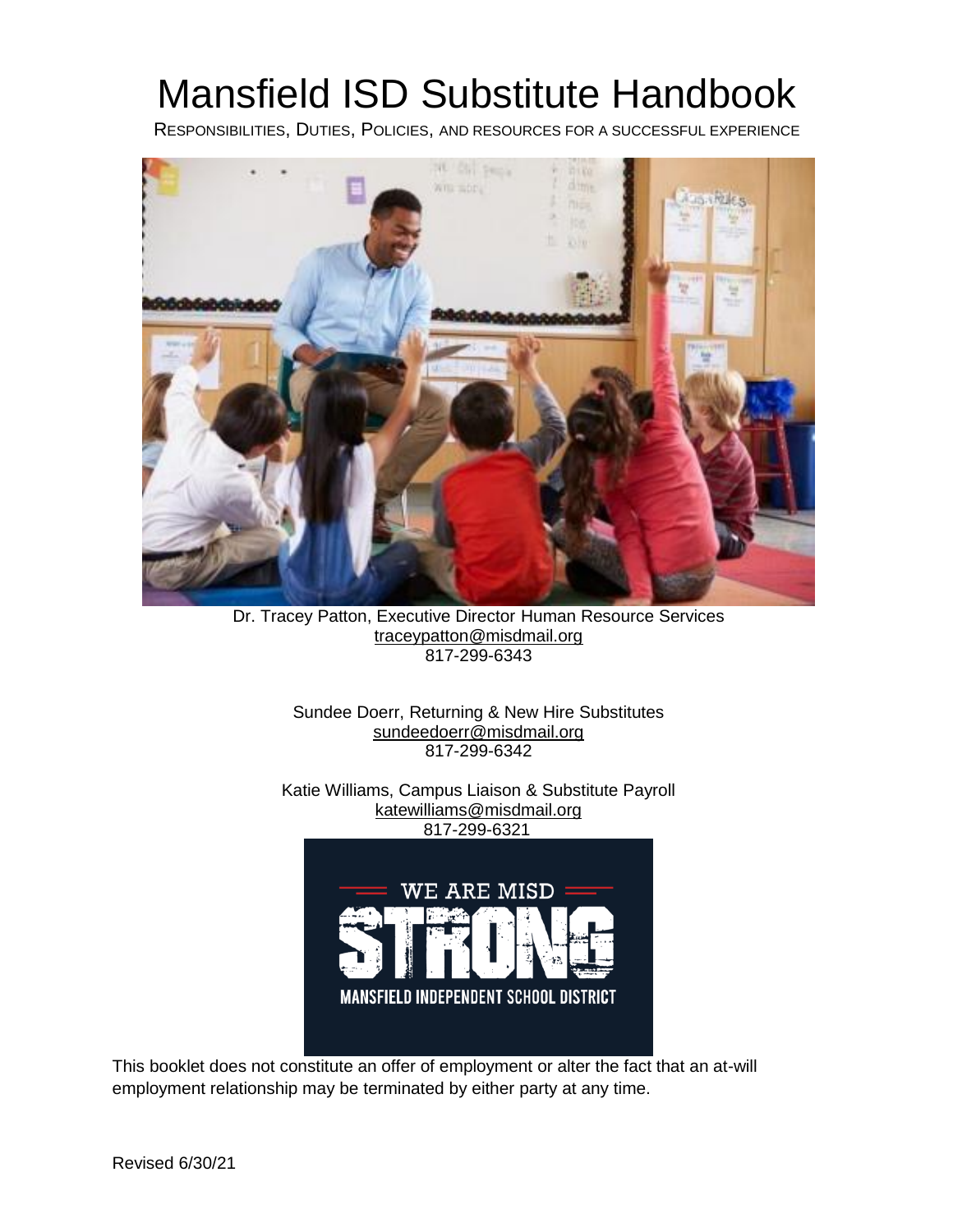#### **MANSFIELD ISD (MISD) BOARD OF TRUSTEES**

Randall Canedy Warren Davis Keziah Farrar Karen Marcucci Michelle Newsom Desiree Thomas Darrell Sneed

#### **Mansfield ISD Executive Council**

**Dr. Kimberley Cantu - Superintendent**

**Michelle Troongaard - Associate Superintendent of Business and Finance**

**Dr. Sean Scott-Deputy Superintendent**

**Jennifer Young - Associate Superintendent of Curriculum/Instruction and Accountability**

**Jeff Brogden - Associate Superintendent of Facilities and Bond Programs**

**Donald Williams - Associate Superintendent of Communications and Marketing**

**Dr. Jennifer Stoecker - Assistant Superintendent of Human Resources**

#### **A Message from the Superintendent**

Substitute teachers are a vital part of the MISD teaching family, providing consistency in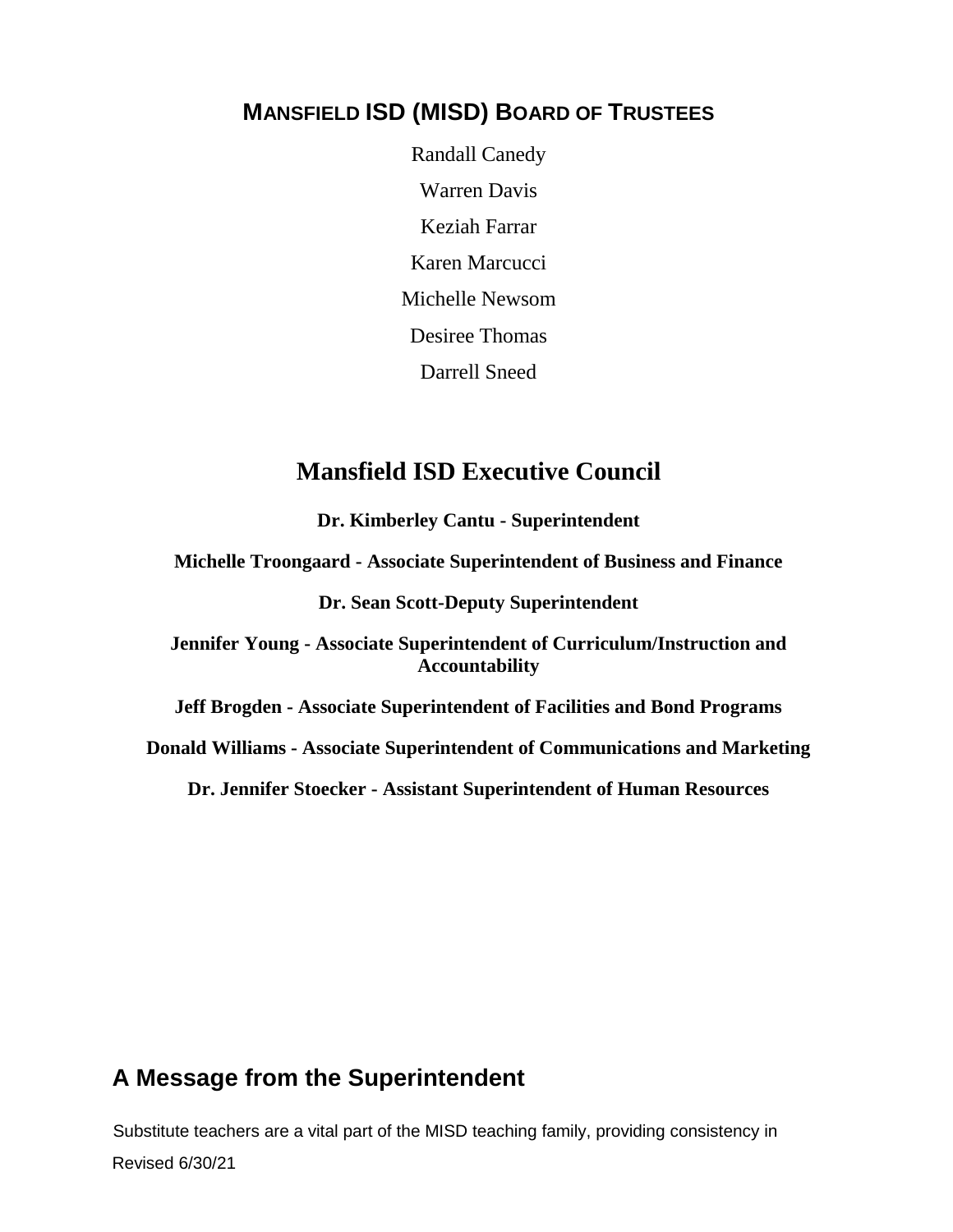instruction for our students when teachers are out of the classroom. We want students to come to school each day knowing they will be in a safe, challenging environment which will enable them to thrive and achieve their personal best. Your commitment to instructional excellence is valued and appreciated.

Please contact us in the substitute office at (817) 299-6342 or (817) 299-6321 if we may be of assistance to you. We enjoy hearing from you and encourage you to provide productive feedback!

Sincerely, Kimberley Cantu, Ed.D **Superintendent** 

# **A Message from Human Resource Services**

Thank you in advance for your time to serve the students and staff of MISD as a substitute teacher. It is our sincere hope you will have a positive experience while providing this integral role in our classrooms. Through you, we are able to provide our teachers the ability to be away from their classrooms while trusting that their students' instructional needs continue to be met in their absence. Please know we appreciate the valuable role you play in our district.

Best Regards, Dr. Jennifer Stoecker Assistant Superintendent for Human Resource Services

# **Key Substitute Information**

[Substitute Job Description](https://www.mansfieldisd.org/departments/human-resources/employee-docs-forms/job-descriptions)  [2021-2022](https://resources.finalsite.net/images/v1612825067/mansfieldisd/grczo3pbfhlc5yeuifeb/Calendar2122.pdf) [School Calendar](https://resources.finalsite.net/images/v1612825067/mansfieldisd/grczo3pbfhlc5yeuifeb/Calendar2122.pdf) [Substitute Pay Rates & Dates](https://www.mansfieldisd.org/join-misd/substitute-teaching/compensation)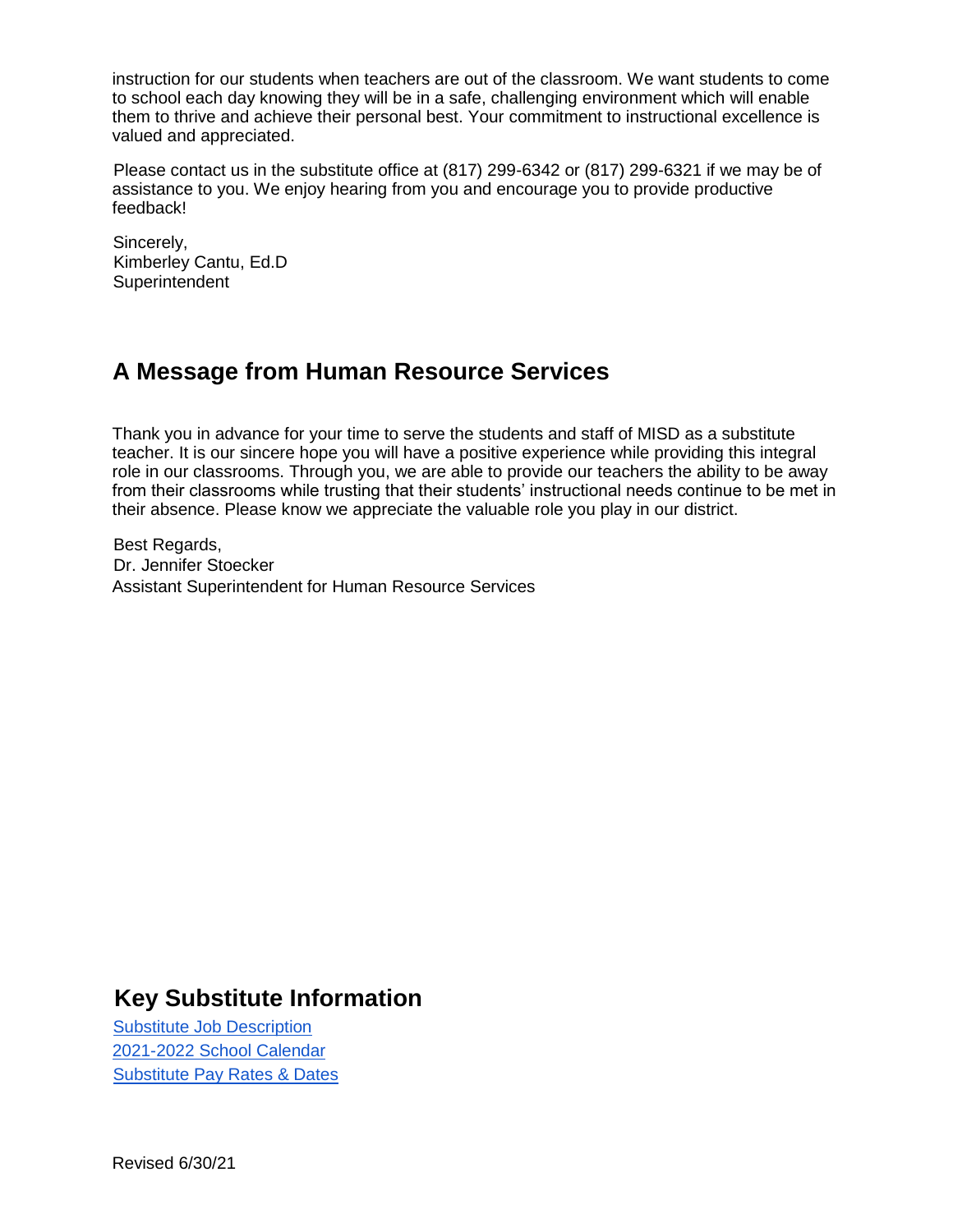# **Substitute- Long term teaching assignments**

A long term assignment is defined as any teacher assignment extending over ten consecutive days for the same teacher. The district goal is to fill all long term teacher assignments with current teacher substitutes who are fully certified in the assigned subject area. Available positions are posted in AESOP (Frontline Management). Eligibility is based on a valid Texas teaching certificate in the grade and subject area of the teaching assignment. Long term substitute assignments can be revoked or revised based on campus concerns regarding substitute performance and or student need.

# **Substitute Eligibility**

In order to maintain an accurate list of substitutes available for work in the district, we deactivate and purge individuals who are not actively working from the substitute roster. To stay on the active substitute list, substitutes are required to work **at least three assignments every month. Assignments can be full day or half day assignments.** 

# **Substitute Reporting Times**

Substitutes for teachers are to report thirty minutes before the start of the school day and remain fifteen minutes after.

Substitutes for aides are to report thirty minutes before the start of the school day and leave at the same time as the students.

# **FULL Day**

| <b>Teacher Full Day Assignment</b> | <b>Report to Campus</b> | End of Sub Day |
|------------------------------------|-------------------------|----------------|
| Academy of Early Learners          | 7:30                    | 3:45           |
| Elementary                         | 7:30                    | 3:45           |
| Intermediate                       | 8:00                    | 4:15           |
| Middle                             | 8:15                    | 4:30           |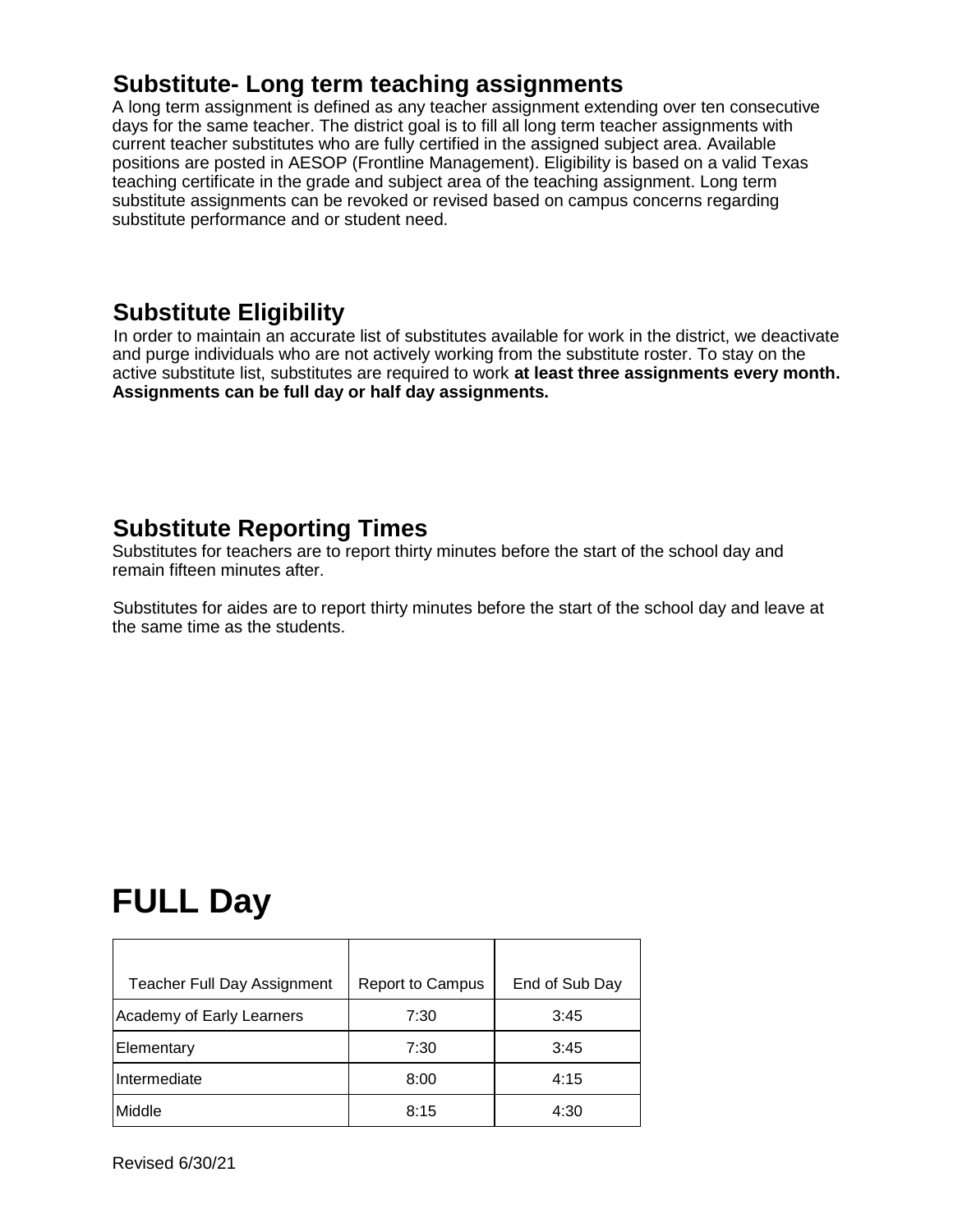| <b>STEM Academy</b>            | 8:15 | 4:30 |
|--------------------------------|------|------|
| High School / Early College HS | 6:55 | 3:10 |
| Ben Barber / Frontier HS       | 6:30 | 2:45 |
| The Phoenix Academy            | 6:55 | 2:55 |
| <b>BIC</b>                     | 6:55 | 3:05 |

| Aide Full Day Assignment       | <b>Report to Campus</b> | End of Sub Day |
|--------------------------------|-------------------------|----------------|
| Academy of Early Learners      | 7:30                    | 3:30           |
| Elementary                     | 7:30                    | 3:30           |
| Intermediate                   | 8:00                    | 4:00           |
| Middle                         | 8:15                    | 4:15           |
| <b>STEM Academy</b>            | 8:15                    | 4:15           |
| High School / Early College HS | 6:55                    | 2:55           |
| Ben Barber / Frontier HS       | 6:30                    | 2:30           |
| The Phoenix Academy            | 6:55                    | 2:40           |
| <b>BIC</b>                     | 6:55                    | 2:55           |

# **HALF DAY**

| Teacher Half Day Assignment | Half Day AM    | Half Day PM    |
|-----------------------------|----------------|----------------|
| Academy of Early Learners   | $7:30 - 11:37$ | $11:38 - 3:45$ |
| Elementary                  | 7:30 - 11:37   | $11:38 - 3:45$ |
| Intermediate                | $8:00 - 12:07$ | $12:08 - 4:15$ |
| Middle                      | $8:15 - 12:22$ | $12:23 - 4:30$ |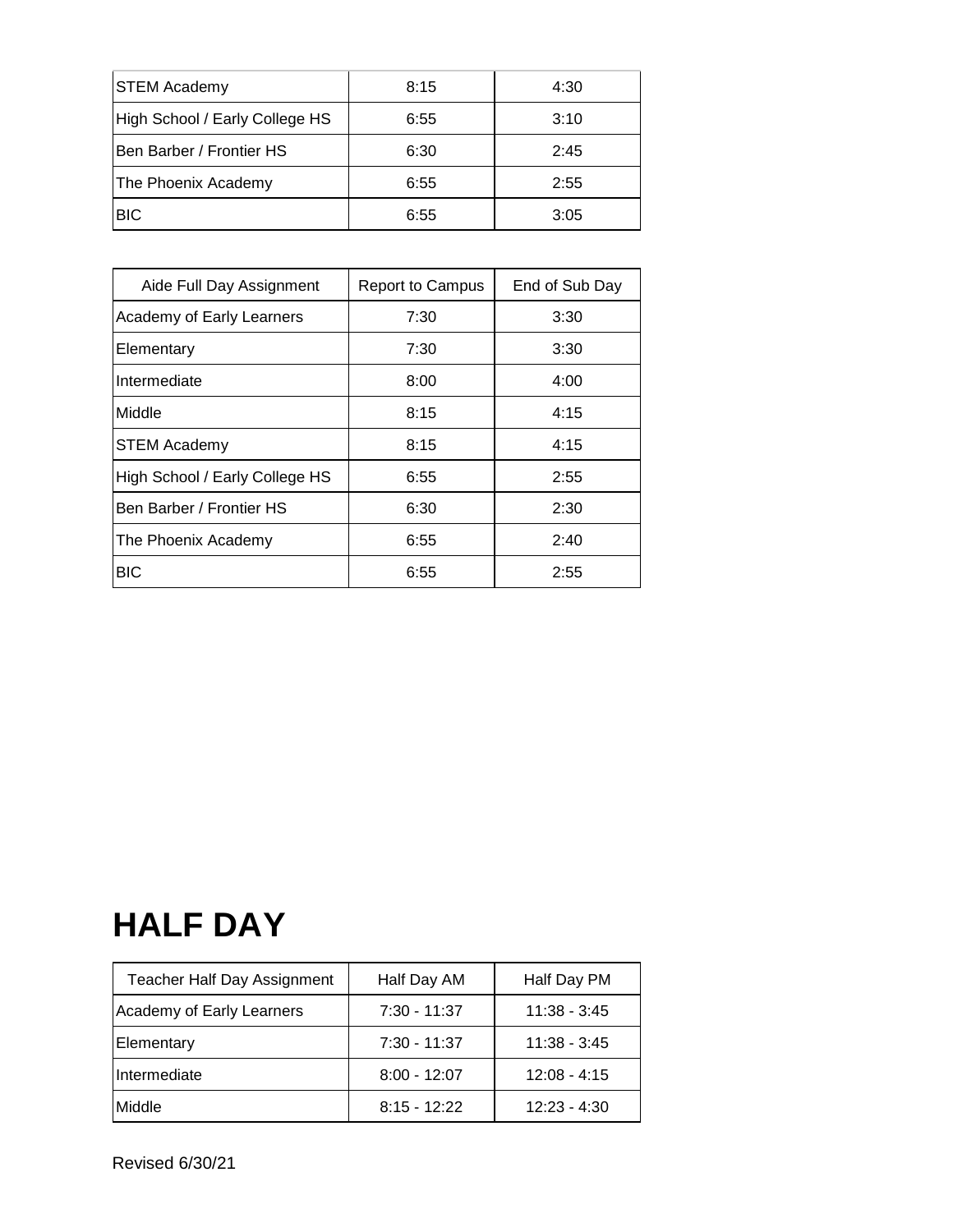| <b>STEM Academy</b>            | $8:15 - 12:22$ | $12:23 - 4:30$ |
|--------------------------------|----------------|----------------|
| High School / Early College HS | $6:55 - 11:02$ | $11:03 - 3:10$ |
| Ben Barber / Frontier HS       | $6:30 - 10:37$ | $10:38 - 2:45$ |
| The Phoenix Academy            | $6:55 - 10:55$ | $10:56 - 2:55$ |
| <b>BIC</b>                     | $6:55 - 10:57$ | $10:58 - 3:05$ |

| Aide Half Day Assignment       | Half Day AM    | Half Day PM    |
|--------------------------------|----------------|----------------|
| Academy of Early Learners      | $7:30 - 11:30$ | $11:31 - 3:30$ |
| Elementary                     | 7:30 - 11:30   | 11:31 - 3:30   |
| Intermediate                   | $8:00 - 12:00$ | $12:01 - 4:00$ |
| Middle                         | $8:15 - 12:15$ | $12:16 - 4:15$ |
| <b>STEM Academy</b>            | $8:15 - 12:15$ | $12:16 - 4:15$ |
| High School / Early College HS | $6:55 - 10:55$ | 10:56-2:55     |
| Ben Barber / Frontier HS       | $6:30 - 10:30$ | $10:31 - 2:30$ |
| The Phoenix Academy            | $6:55 - 10:55$ | $10:56 - 2:55$ |
| <b>BIC</b>                     | $6:55 - 10:57$ | 10:58 - 2:55   |

# **(Alpha Glossary-Substitute Information)**

#### **Automatic Deposit**

Direct deposit is required for a substitute to remain active in the substitute system. If your banking information changes, you will need to personally notify the payroll department immediately in order for your payroll check to process accurately and timely. **If you do not have a bank account please contact the Payroll department to get a Bank Debit**.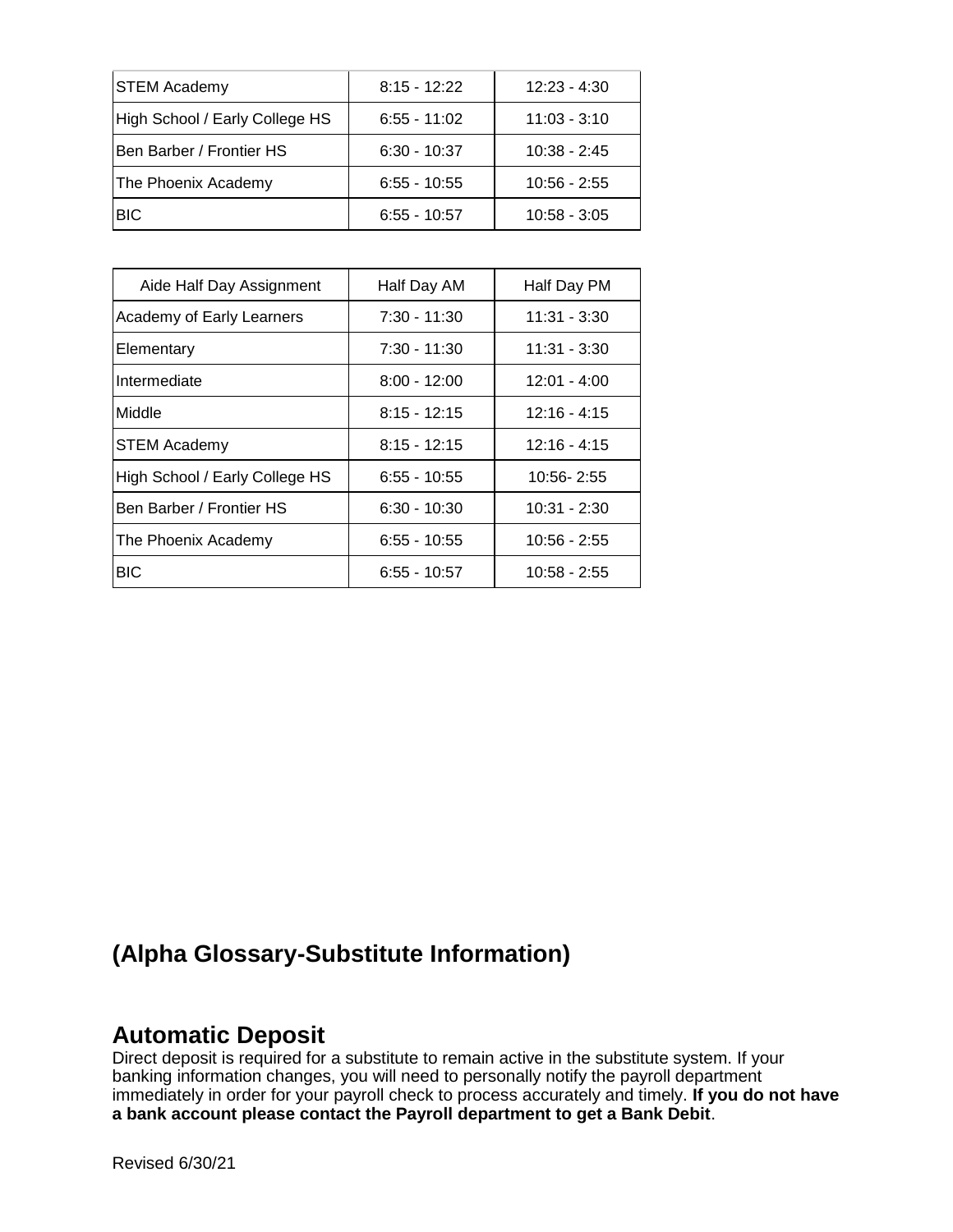# **Classroom Instruction**

The substitute should endeavor to preserve the regular routine of the classroom. She or he is to follow the daily class schedule and lesson plans provided by the teacher. **If lesson plans are not available, check with another teacher, team leader, department chair, or campus administration for assistance. At no time should a substitute develop lesson plans.**  The substitute teacher is to be an active part of the classroom instruction. Reading personal materials, sleeping, working on personal work, etc. are unacceptable and are reasons for deactivation from the substitute system.

- ∙ The substitute teacher should not assign written work and leave it to be graded except at the request of the teacher.
- ∙ The substitute teacher has the same responsibility (as a regular teacher) for the students, equipment, and materials, assigned to his or her care. All materials and equipment used by the substitute teacher are to be returned to the proper authority or location before the substitute leaves the campus.

∙ The substitute teacher should make efforts to maintain a positive and productive environment by following the teacher's discipline management plan, procedures and written guidelines. If, after redirection and substitute intervention, individual students cause behavioral problems which are disruptive to the learning environment, the substitute teacher should refer those students to the campus administration with a discipline referral or note explaining the circumstances. Never administer corporal punishment or physical contact of any kind or make contact with a student's parent.

∙ The substitute should leave the regular teacher a brief summary of the day's activities by class period. The teacher needs to know what portion of the lesson each individual class was able to complete.

∙ If classroom rosters are not provided, **contact the campus substitute navigator.**

#### **Classroom Management**

- Learn the names of the students as quickly as possible.
- Exhibit enthusiasm and confidence. These are visible indicators to students and often set the tone for student behavior.
- Start the day promptly, firmly and concisely.
- Be fair, friendly, and consistent.
- Be sure students understand what is expected of them.
- Remind students that their regular teacher expects them to be successful and so do you.
- Use praise generously and show respect for students.
- Take an active interest in the instructional focus of the day.
- Treat students with dignity. Sarcastic or belittling remarks are inappropriate and reasons for deactivation from Frontline Education.
- Remain calm and relaxed. Don't lose your cool.
- Monitor with movement, and be actively engaged while students are working and learning.
- Do not leave students unsupervised.

Note:The office of Human Resource (HR) Development works collaboratively with the campus administration to resolve concerns regarding substitute performance. Consequences resulting from subsequent investigations are under the direction of the office of HR Development.

## **Discrimination, Harassment and Retaliation**

The official policy of this school district is that students and employees should be treated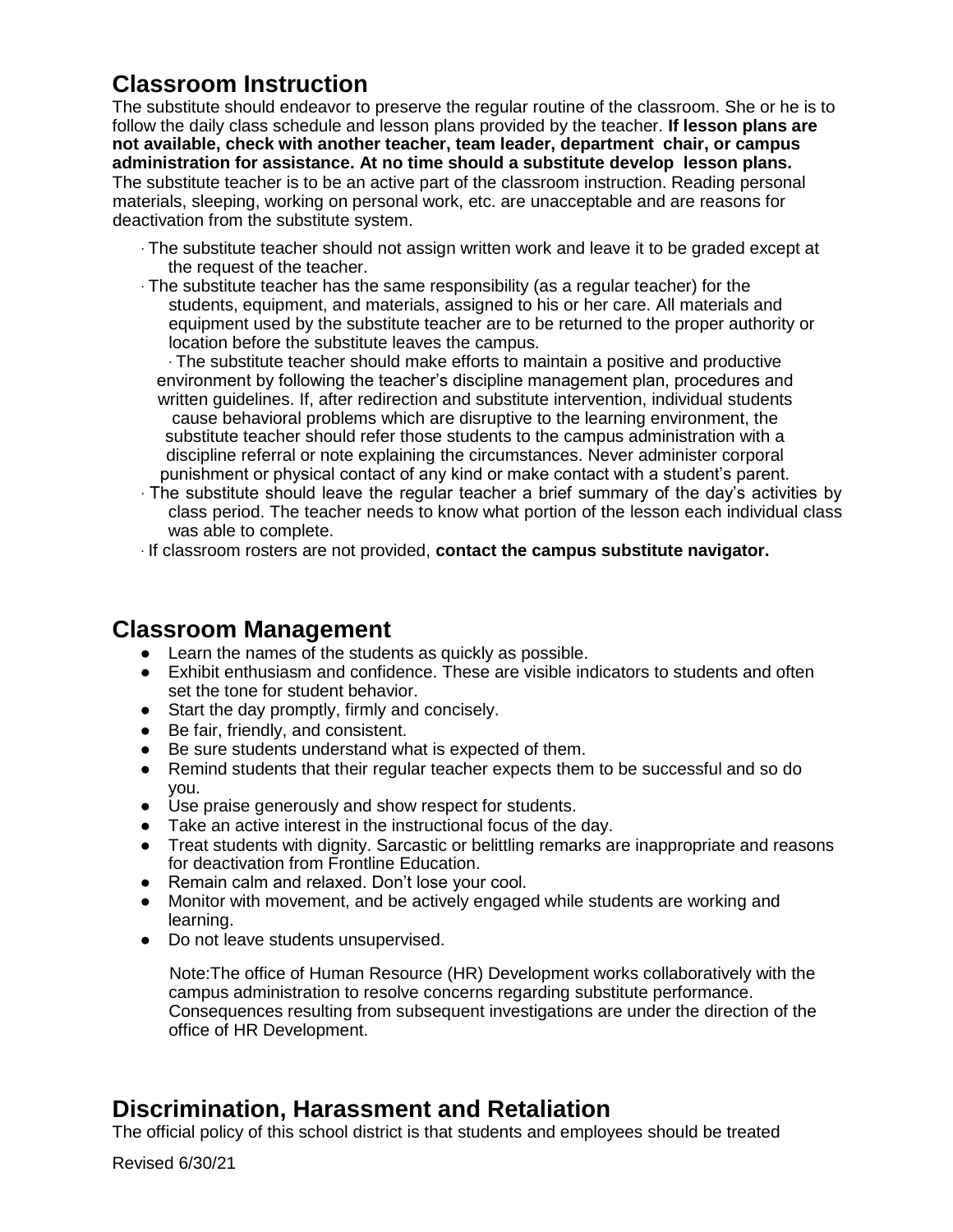honorably and with respect at all times. Students and employees should conduct themselves in a manner that encourages and promotes positive, wholesome relationships with others. The Board of Trustees recognizes that all persons should be free from unwelcome, offensive, or otherwise, inappropriate conduct. Such conduct is inappropriate and will not be tolerated. Substitutes receive training regarding discrimination, harassment, and retaliation during the substitute orientation.

# **Professional Ethics**

- ∙ The substitute has a professional responsibility even though he or she is not a contracted teacher.
- ∙ Caution should be used in expressing personal opinions about what is seen or heard in the classroom or on the campus.
- ∙ Comments comparing one school with another or comparing the students in one neighborhood or campus with another are inappropriate.
- ∙ Under no circumstances should a substitute criticize the curriculum, classroom procedures, campus teachers or administration in front of students.
- ∙ The substitute's personal views on subjects that can create controversy (religion, politics, drugs, sexuality, and race relations) should not be brought into conversation with students.

∙ **The substitute teacher is expected to perform all of the duties of the regular teacher unless the principal releases the substitute from a particular duty.** ∙ A substitute teacher is looked upon as a professional; therefore he or she should exercise discretion and good judgement in their choice of apparel and conversations. ∙ **Under no circumstances should you photograph students.** 

# **Common Causes Substitute Removal from MISD**

Unprofessional conduct on the campus or in the classroom, include but are not limited to;

- Not following the teachers' lesson plans and or instructions
- Frequently canceling or being late to assignments
- Inappropriate use of district or personal technology devices as per district policy
- Violating the substitute technology policy by using personal technology during instructional time
- Poor classroom management skills
- Not canceling an assignment properly
- Making inappropriate verbal comments to students or staff
- Embarrassing students: academically, physically, mentally, or emotionally
- Intimidating or frightening students
- Yelling or screaming or telling students to "shut-up"
- Making personal comments regarding sensitive subject matters (i.e. ethnicity, gender, age, religion, politics, drugs or alcohol, family backgrounds, student values or sexuality) ∙ Inappropriate physical contact such as horseplay, disciplinary measures, or sexual contact
- Falsification of information on documents used for consideration of employment
- Failure to comply with board policy, campus policy, or administrative directives
- Committing acts which constitute lewdness, indecency or pornography
- Committing acts which constitute a felony or a misdemeanor involving moral turpitude
- Committing acts which constitute a crime involving theft, robbery, embezzlement, misapplication of funds, fraud or organized crime
- Continued campus concerns and requests for campus blocks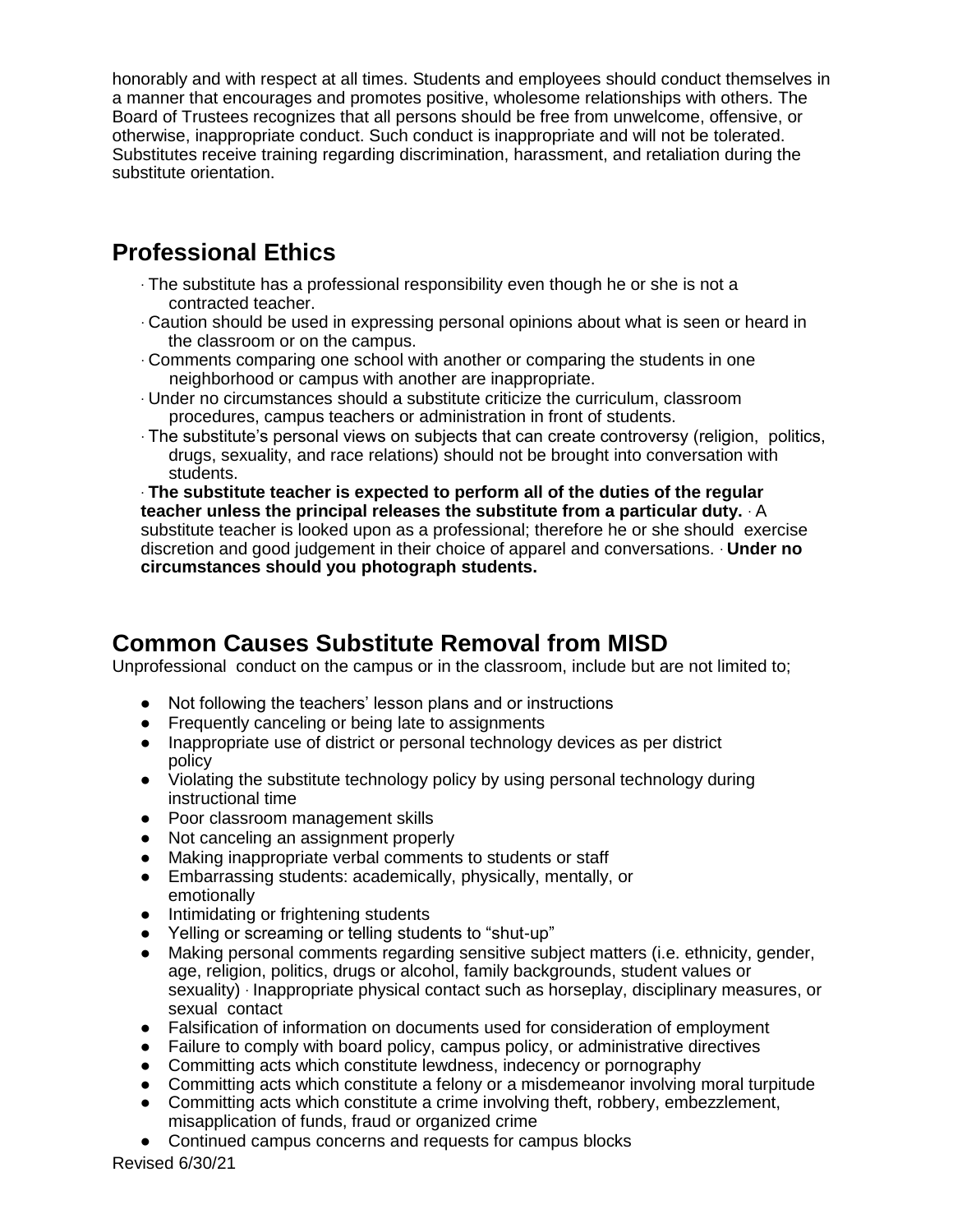# **Employee Arrests, Indictments, Convictions, & Other Adjudications (Policy DH)**

An employee shall notify his or her principal or immediate supervisor within three calendar days of any arrest, indictment, conviction, no contest or guilty plea, or other adjudication of the employee for any felony, any offense involving moral turpitude, and any of the other offenses as indicated below:

1. Crimes involving school property or funds;

2. Crimes involving attempt by fraudulent or unauthorized means to obtain or alter any certificate or permit that would entitle any person to hold or obtain a position as an educator;

- 3. Crimes that occur wholly or in part on school property or at a school-sponsored activity; or
- 4. Crimes involving moral turpitude, which include:
	- Dishonesty; fraud; deceit; theft; misrepresentation;
	- Deliberate violence;
	- Base, vile, or depraved acts that are intended to arouse or gratify the sexual desire of the actor;
	- Felony possession or conspiracy to possess, or any misdemeanor or felony transfer, sale, distribution, or conspiracy to transfer, sell, or distribute any controlled substance defined in Chapter 481 of the Health and Safety Code;
	- Acts constituting public intoxication, operating a motor vehicle while under the influence of alcohol, or disorderly conduct, if any two or more acts are committed within any 12 month period; or
	- Acts constituting abuse or neglect under the Texas Family Code.

# **Personal Use of Electronic Communications (Policy CQ, DH)**

Electronic communications includes all forms of social media, such as text messaging, instant messaging, electronic mail (e-mail), web logs (blogs), wikis, electronic forums (chat rooms), video-sharing websites (e.g., YouTube), editorial comments posted on the Internet, and social network sites (e.g., Facebook, Twitter, LinkedIn, Instagram). Electronic communications also includes all forms of telecommunication such as landlines, cell phones, and web-based applications.

As role models for the district's students, employees are responsible for their public conduct even when they are not acting as district employees. Employees will be held to the same professional standards in their public use of electronic communications as they are for any other public conduct. If an employee's use of electronic communication interferes with the employee's ability to effectively perform his or her job duties, the employee is subject to disciplinary action, up to and including termination of employment. If an employee wishes to use a social network site or similar media for personal purposes, the employee is responsible for the content on the employee's page, including content added by the employee, the employee's friends, or members of the public who can access the employee's page, and for Web links on the employee's page. The employee is also responsible for maintaining privacy settings appropriate to the content.

An employee who uses electronic media for personal purposes shall observe the following:

- The employee may not set up or update the employee's personal social network page(s) using the district's computers, network, or equipment.
- The employee shall limit use of personal electronic communication devices to send or receive calls, text messages, pictures, and videos to breaks, meal times, and before and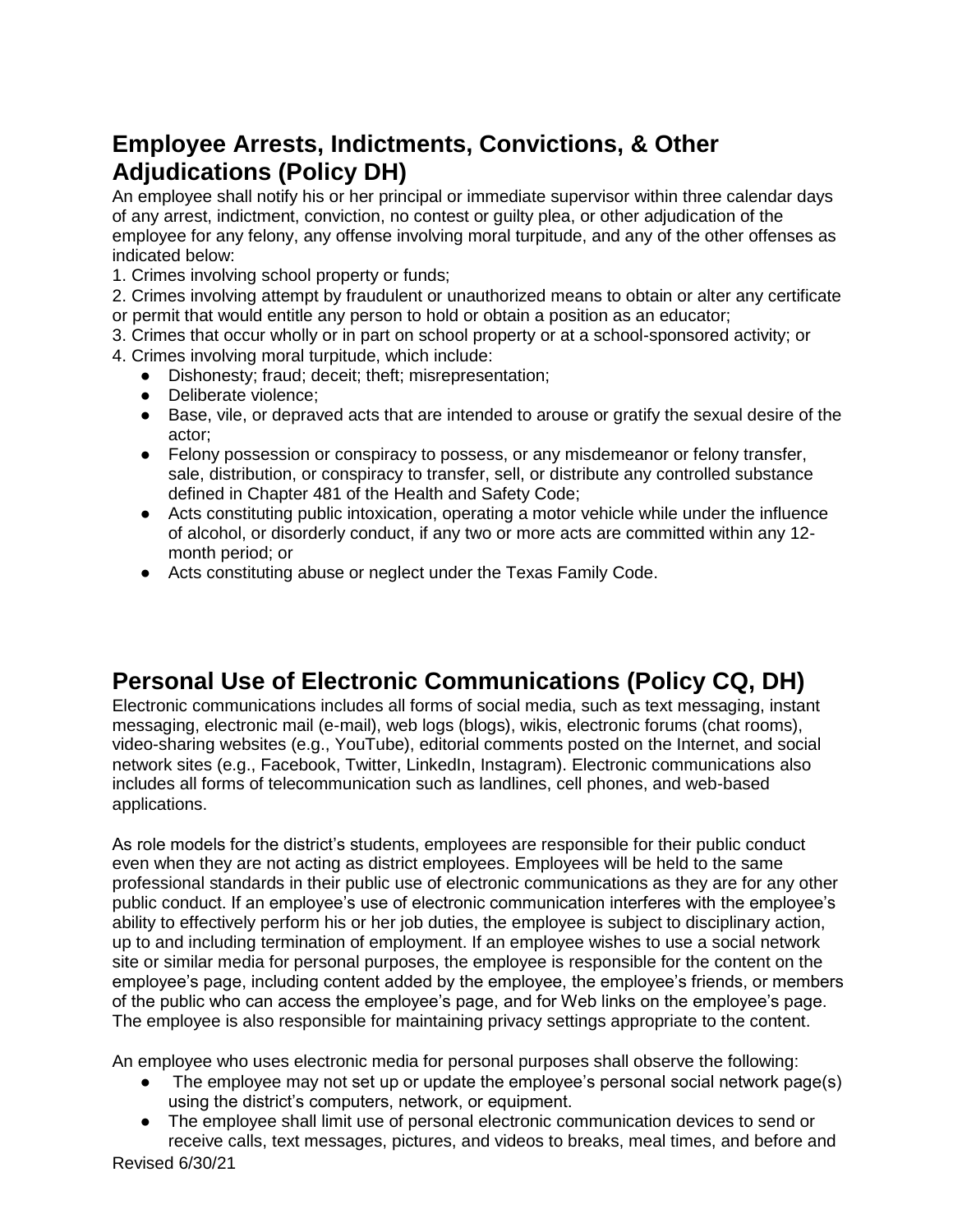after scheduled work hours, unless there is an emergency or the use is authorized by a supervisor to conduct district business. •

- The employee shall not use the district's logo or other copyrighted material of the district without express, written consent.
- An employee may not share or post, in any format, information, videos, or pictures obtained while on duty or on district business unless the employee first obtains written approval from the employee's immediate supervisor. Employees should be cognizant that they have access to information and images that, if transmitted to the public, could violate privacy concerns.
- The employee continues to be subject to applicable state and federal laws, local policies, administrative regulations, and the Texas Educators' Code of Ethics, even when communicating regarding personal and private matters, regardless of whether the employee is using private or public equipment, on or off campus. These restrictions include:

o Confidentiality of student records. [See Policy FL]

o Confidentiality of health or personnel information concerning colleagues, unless disclosure serves lawful professional purposes or is required by law. [See Policy DH (EXHIBIT)]

o Confidentiality of district records, including educator evaluations and private email addresses. [See Policy GBA]

o Copyright law. [See Policy CY]

o Prohibition against harming others by knowingly making false statements about a colleague or the school system. [See DH (EXHIBIT)

#### **See Use of Electronic Communications between Employees and**

**Students[,https://pol.tasb.org/Policy/Download/1104?filename=DH\(LOCAL\).pdf](https://pol.tasb.org/Policy/Download/1104?filename=DH(LOCAL).pdf) for regulations on employee communication with students through electronic media.**

#### **Substitute Discipline Management Plan**

Campus concerns regarding substitute conduct or job performance are forwarded for review along with the documentation of the concern. Documentation includes an overview of the concern along with the supporting statements from the substitute, teacher(s), staff or students as appropriate.

- ∙ Initial concerns are sent by the campus to the HR Substitute Specialist, via e-mail as soon as possible (preferably the same day as the concern).
- ∙ Campus administration must investigate the incident and forward subsequent documentation in a timely manner.
- ∙ Once a concern has been raised; substitutes are temporarily deactivated from AESOP and notified to Contact the Executive Director of HR Services.
- ∙ Deactivation of your Aesop account is a temporary block. Depending on the nature of the concern, the statements provided, the substitute input and the conference with the Executive Director of HR Services, the following actions may be taken:
	- 1. The concern can be dismissed, and the substitute reinstated to full active status.
	- 2. The concern can be simply noted in the substitute file and the substitute reinstated to full active status.
	- 3. The substitute can be given a warning and then reinstated to full active substitute status.
	- 4. The substitute can be blocked from the campus submitting the concern.
	- 5. The substitute can be blocked from an entire campus level (i.e. all high schools).
	- 6. The substitute can be blocked from all MISD campuses and removed from the active substitute list permanently.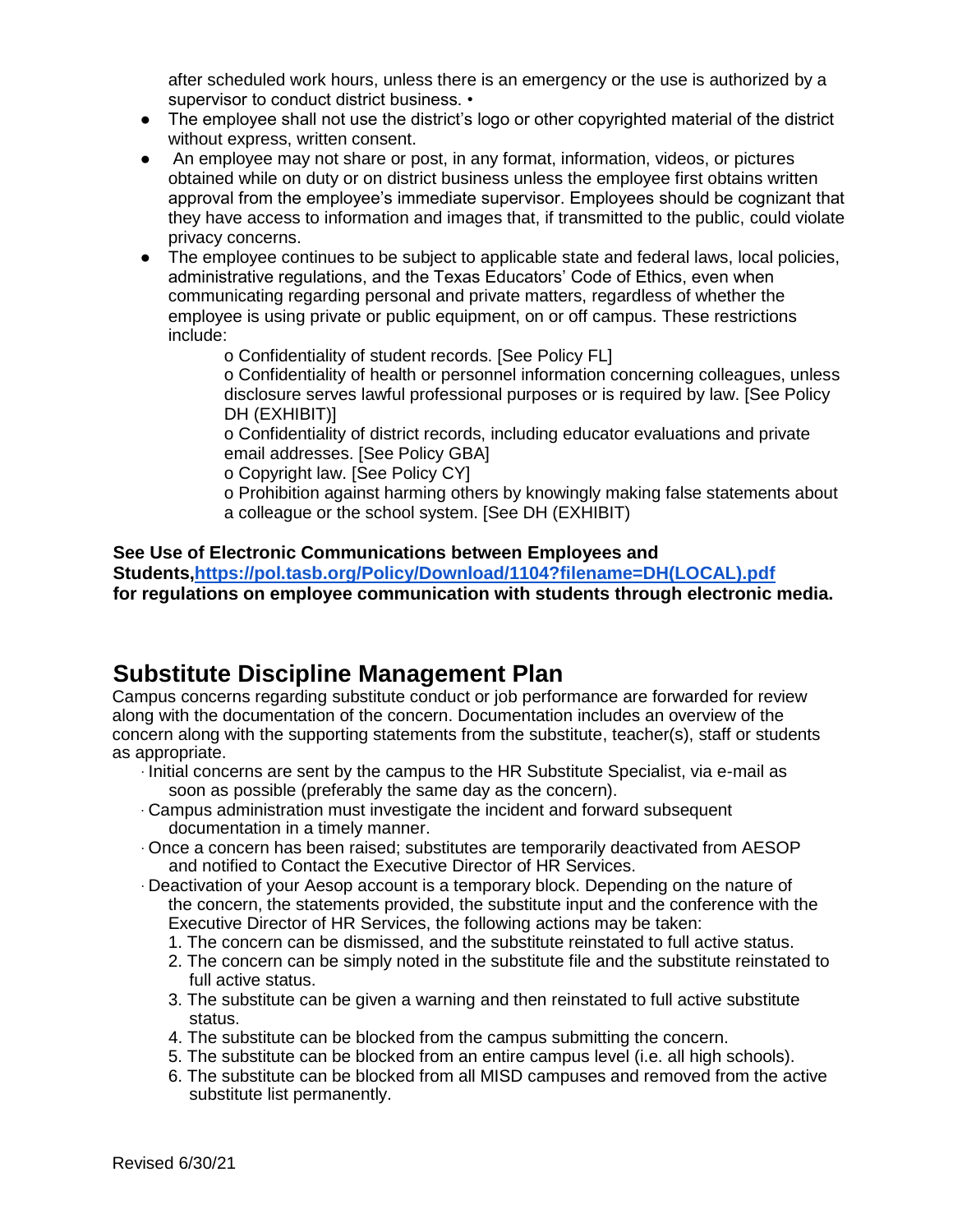## **Best Interest Letter**

Substitutes that are permanently deactivated from the MISD substitute system will receive a **"Best Interest Letter"** in the mail. This letter contains the following non-negotiable statement. "After review of your substitute discipline record and your input regarding the campus incident(s) of concern, it has been determined, in the **best interest of the district**, that your name be removed from the substitute list and you not continue to substitute for the Mansfield Independent School District". **Please note that a Best Interest Letter can be sent at any time during the substitute application employment process.**

# **Substitute Policies and Procedures**

# **Accepting Assignments**

Substitutes can accept assignments via phone or internet in "real time" on a 24 hour basis. Once you have been processed into Frontline Education you will receive a welcome letter with your identification number and pin number. The welcome letter will explain how to access Frontline Education. You will also need to create your online login and password through the invitation link you receive in your email. An overview of the Frontline Education procedures is included in the quick start guide below. The Frontline Education phone app is not available for substitutes to accept job assignments.

# **Bad Weather Days**

The closing of schools due to inclement weather is the decision of the district administration. The decision to cancel school will be made as early as possible and the radio and television stations listed below will be notified. They, in turn, will announce the closure. The Frontline Education calendar will be closed for inclement weather after the district has made the official announcement**.** 

#### **Please do not call school offices or teachers for such information.**

In the event of inclement weather Mansfield ISD will announce school closing or delay using the media outlets below.

Television Stations

04 (FOX) television channel FOX 4

05 (NBC) television channel NBC 5

08 (ABC) television channel ABC 8

11 (CBS) television channel CBS 11

Radio Stations

820 Am (WBAP) radio station WBAP 820 AM 1080 AM (KRLD) radio station KRLD 1080 AM

## **Canceling Assignments**

Substitutes are expected to report to assigned jobs as scheduled. Please check your personal schedules **before** accepting an assignment to ensure your availability. If an emergency arises that prevents you from fulfilling your assignment, contact the campus as soon as possible. Verbally cancel an assignment in a timely manner.

[Call the substitute campus contact first.](https://drive.google.com/drive/folders/1ZYxelUzsunuiWU3WfcUoT-iPFHQz8xH7?usp=sharing)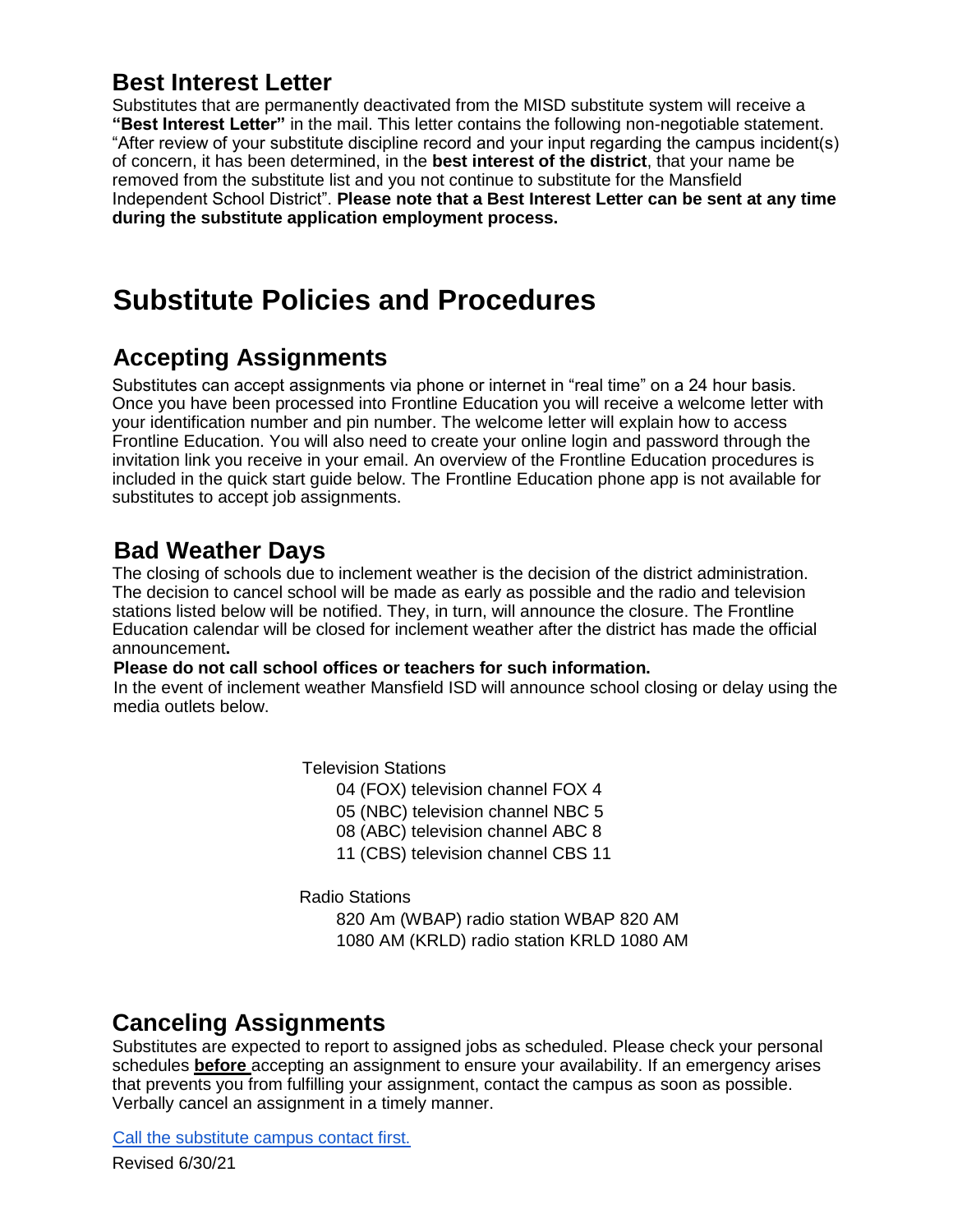Campus Contact Lists are available on the Frontline Education Web Alert page as well as on the Mansfield ISD Website.

If you have not made direct contact with the campus substitute coordinator, email the campus substitute contact for written documentation of the need to cancel AND call the main school phone line. Make note of who you spoke to and the time that you spoke to them.

#### **Classroom Policies and Procedures**

Substitutes can expect to find a sub folder prepared by the classroom teacher outlining specific duties and responsibilities to govern the day. In the event that a sub folder is missing or lesson plans, rosters, and activities for the day are not identified, the substitute needs to check with the department head, team leader, or neighboring teacher for assistance. If additional help is still needed, contact a campus administrator.

#### **Computer Access and Use**

Substitutes are not permitted to access district employee's computers unless the teacher leaves instruction to use technology in their lesson plans. **If technology access is needed, substitutes must use their own district issued login and password.** 

∙ Do not use any technology logins or passwords that were **not** assigned to you ∙ Do not use personal phones or other personal technology during classroom instructional time.

∙ For technical assistance in the classroom regarding logging into the computer, contact the district help desk by dialing HELP(4356) from any classroom phone, or 817-299- HELP(4356).

#### **Read and Review Technology Policies Below**

Substitutes are accountable for information, guidelines and expectations contained in district policies.

- ∙ Technology Acceptable Use Policy; Internet Safety Policy
- ∙ Personal Use of Electronic Media

#### **Continuation of Employment**

MISD will afford substitute employees the opportunity to return for continuation of employment by completing the returning substitute orientation **process as well as signing and completing all returning substitute documents and a new letter of reasonable assurance.** This opportunity is available to all substitutes who have performed their duties in an acceptable manner during the course of the year and have ended the year with an active status. Returning substitute training occurs at the end of the school year.

#### **Crisis Management**

The district has a crisis management plan for emergencies. The plan includes procedures for shelter in place, severe weather, building evacuations and other safety measures. These procedures are posted in each classroom. The substitute is responsible for familiarizing themselves with these procedures. An emergency operations plan for the classroom should be available on the teachers wall chart.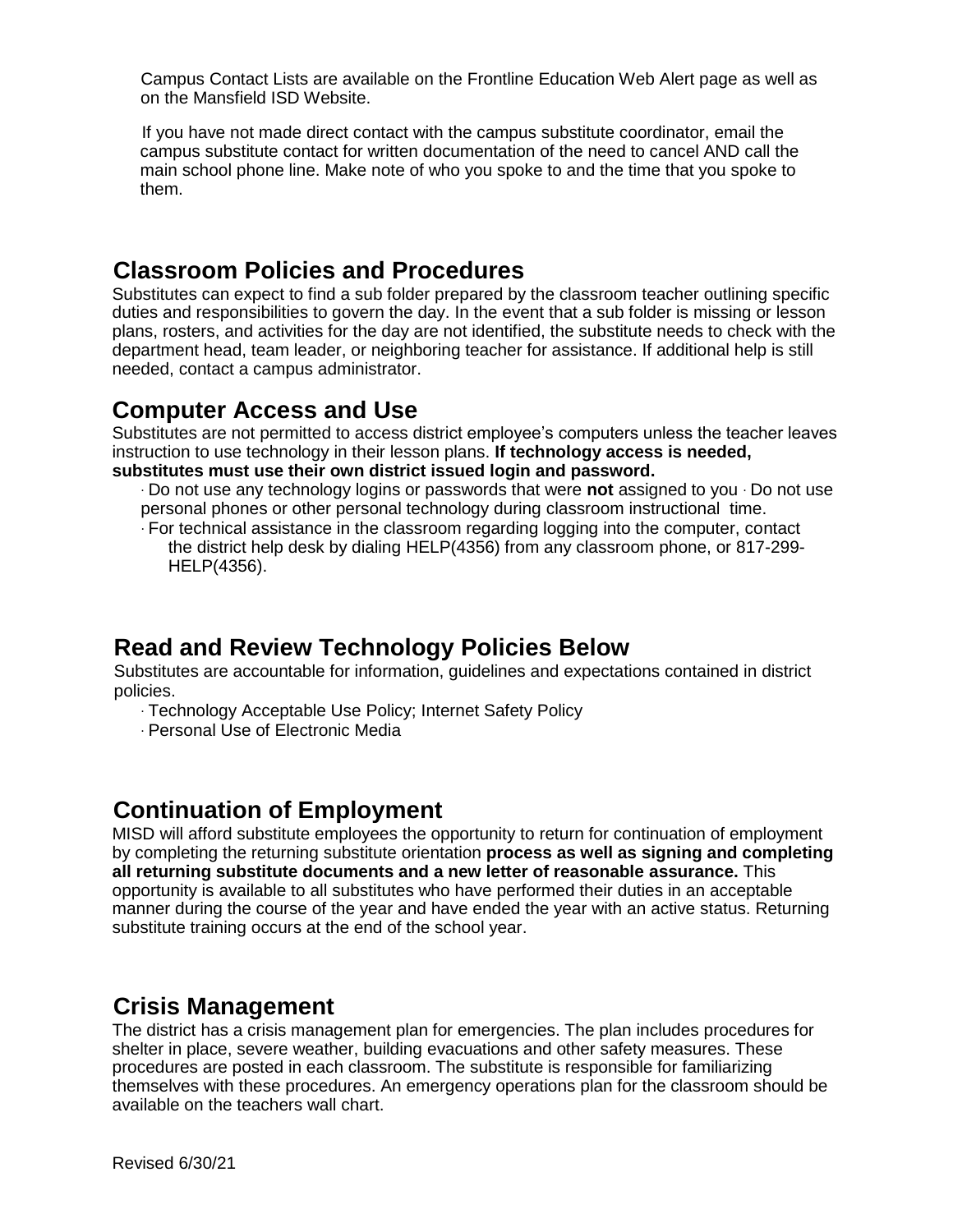# **Dress Code**

All substitutes shall maintain a neat, clean and professional appearance. This includes but is not limited to:

- No shorts.
- Pants are considered below the knee.
- Skirt length for women shall be no shorter than five inches above the knee.
- No sweats or wind suits.
- No leggings as pants (allowed if worn under appropriate length dress or extra-long shirt and or sweater).
- Stirrup pants may be worn if sized appropriately.
- Halter tops, sleeveless tops with large armholes, tube tops, low cut front or back tops, or tops revealing the middle section of the body, are not permitted. Tops must cover the entire torso at all times, even in movement.
- Sleeveless shirts and or tops must cover undergarments.
- Cleavage must be covered.
- Men shall wear collared or banded shirts.
- Shoes must be worn at all times. No house slippers. No rubber or plastic flip-flops.
- No jeans, tee shirts, or coveralls of any color.

Dress Code Exceptions for Jeans

- ∙ Substitutes may wear nice jeans (no cutoffs, ripped or sagging jeans) on the following types of days:
	- 1. Fridays, with a district spirit wear top
	- 2. Colors for Caring Mondays (schedule of these days can be found online).
	- 3. Any additional special "Jean Days" promoted by the district for faculty and staff.
	- 4. Substitutes may also purchase an approved substitute spirit shirt online for jean days.

#### **Employee Access for Substitutes**

The following items can be done by logging into your Skyward Employee Access:

- ∙ Find your employee identification number.
- ∙ Update your phone number, email, and address.
- ∙ Check your pay history.
- ∙ Print out your payroll statements.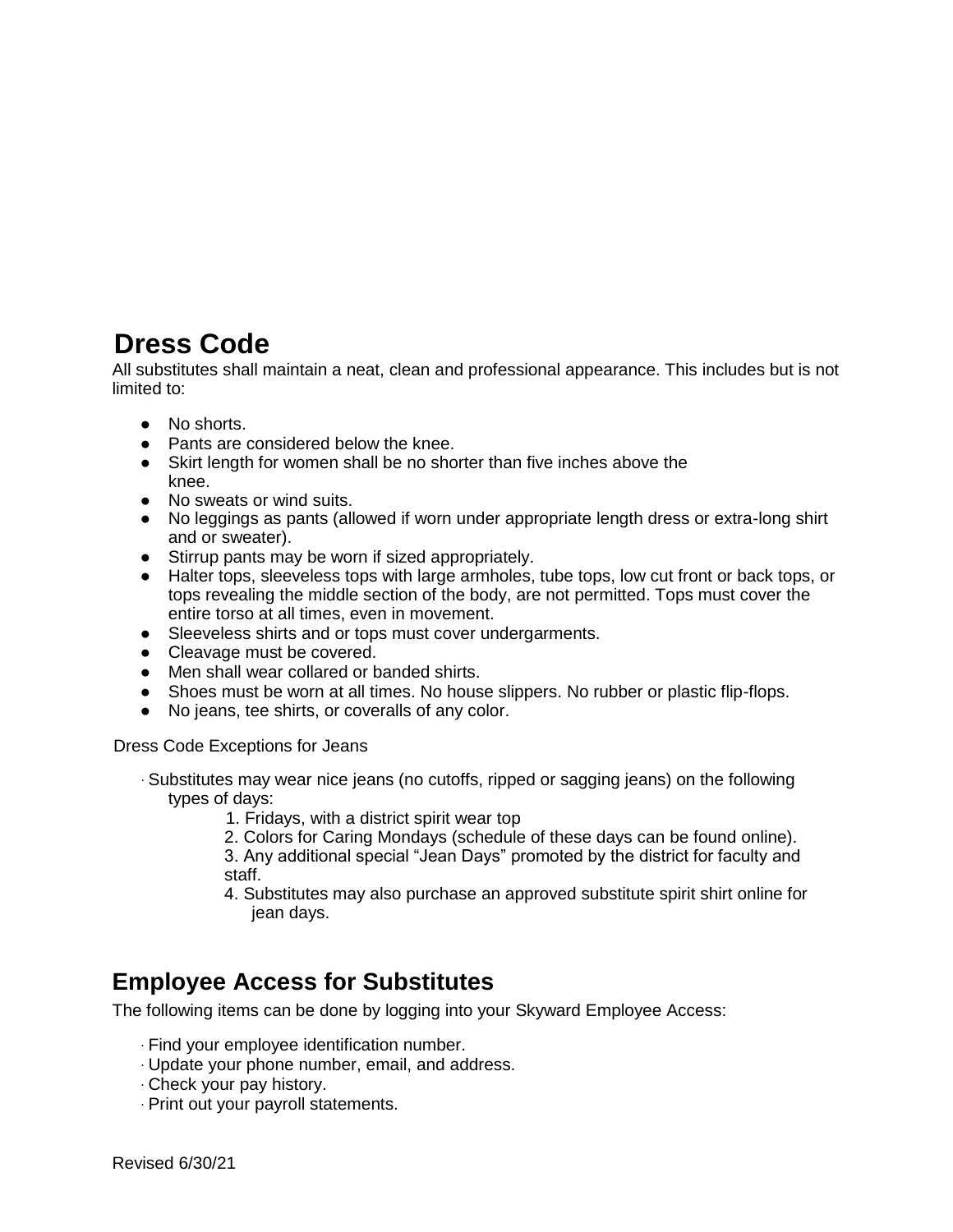# **Employee Alcohol and Drug Policy**

MISD is committed to maintaining an alcohol and drug-free environment and will not tolerate the use of alcohol and illegal drugs in the workplace and at school sanctioned activities on or off school property. Employees who use or are under the influence of alcohol or illegal drugs as defined by the Texas Controlled Substances Act during working hours may be dismissed.

#### **Go Kits**

Emergency "Go Kits" are located in every classroom. Substitutes should locate the kits containing emergency supplies before the start of class. "Go Kits" are taken with the class in case of a building evacuation.

## **HIPPA Privacy**

Individually identifiable health information that relates to an individual's past, present, or future physical/mental health condition(s) to the provision of health care to that person is confidential. Substitutes are expected to maintain confidentiality and limit disclosure to those individuals who have an "educational need to know."

## **Identification Badge**

All substitutes are required to wear their district issued badge and green lanyard during all assignments.

## **Items Requiring School Approval**

- ∙ Students are not excused to leave school under any circumstances without school approval.
- ∙ No written communication should be sent to parents without permission from the principal.
- ∙ Students cannot be kept after hours by substitutes for discipline reasons.

#### **Key Exchange and Key Card Policy**

To provide another level of security and to ensure that all staff are able to secure their door, substitutes are given a key to the classroom door(s) of their assignment for the day in exchange for their car keys. All keys are stored in a portable, secured, lock-box and redistributed to the substitute at the end of the day. Substitutes should check with the campus substitute office to discuss the process for re-entering a building if on duty and the room key doesn't provide building access. In addition, substitutes may receive a keyless entry card for keyless access to the perimeter doors. Keyless entry cards are distributed on an as needed basis which is determined by the campus administrator. Substitutes who fail to return the campus room key and or key card at the end of the day will be deactivated until the key(s) have been returned. It is possible that a fine for a replacement room key(s) may also be assessed.

## **Mansfield ISD Social Media Policy**

MISD supports the use of social media as a means to facilitate communication. The responsible use of social media by district employees can be both a beneficial and effective way to communicate with both parents and students alike. The following guide serves as MISD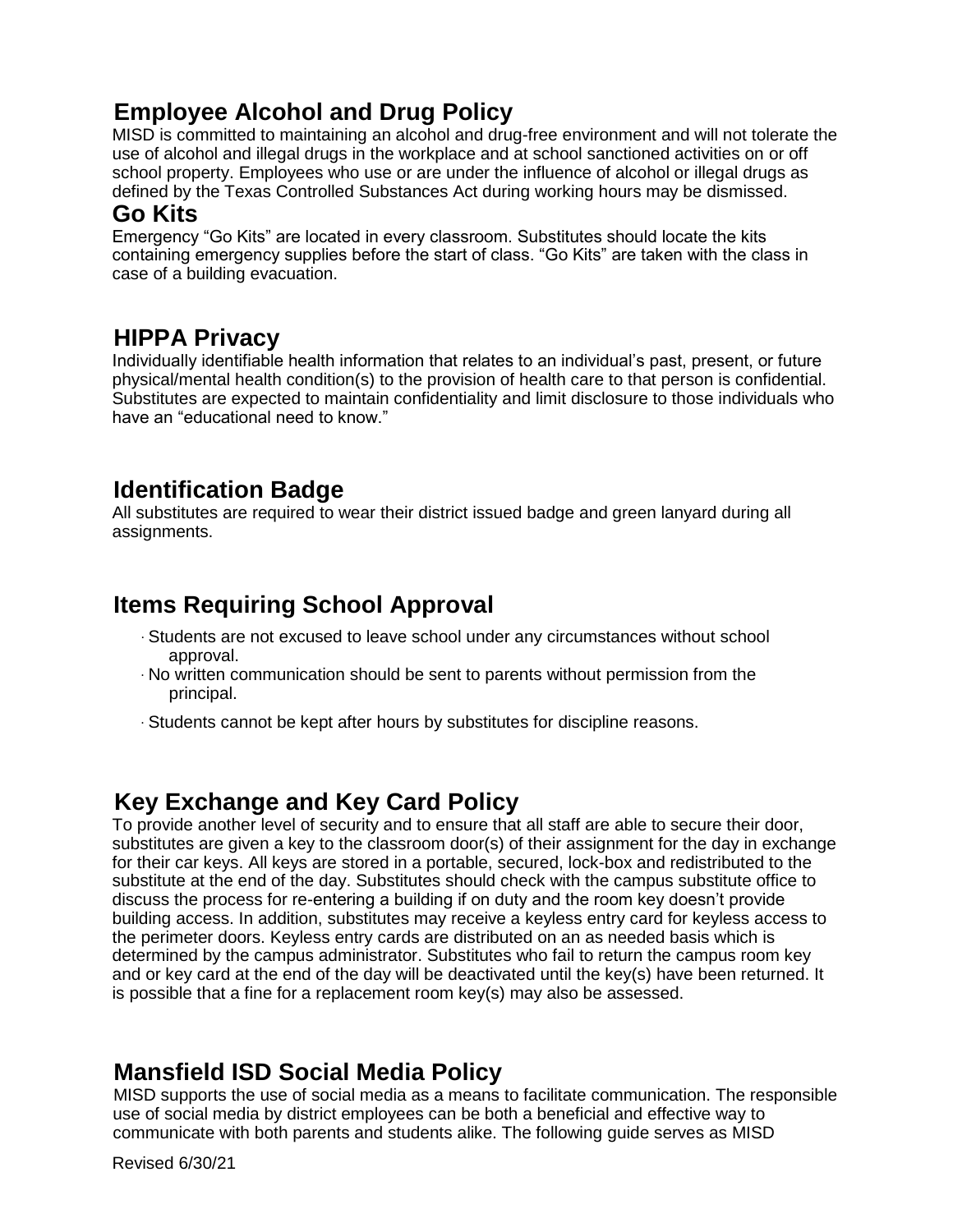expectations for departments, classrooms, campuses, organizations, and employees.

Authorization for an MISD Social Media Account

- ∙ All MISD online social media accounts, current and future, must request authorization from the MISD substitute office.
- ∙ Each social media account will be approved by a campus principal or non-campus department supervisor.
	- ∙ Any existing sites or pages that represent MISD are subject to review by campus and department administrators and may be amended or, when necessary, removed.

Employee and Account Administrator Responsibilities

- ∙ **All MISD employees need to be aware of their responsibilities concerning their personal social media accounts and will be held accountable for content on their social media accounts.**
- ∙ Be sure to include a disclaimer stating that the information is unofficial and representative of your views and opinions, and not necessarily the views and opinions of MISD.
- ∙ The account administrator of an MISD authorized account should ensure that content is consistently updated. Dormant accounts will be removed.

#### District Role

∙ Use of district logos must be requested and approved through the Communications Department.

∙ The district does not endorse or take responsibility for content posted by third parties. ∙ The district does not permit explicit or implied institutional endorsements of any kind through the use of its names, trademarks, logos, or images-including pictures of campus buildings.

#### Social Media Content

- ∙ All MISD authorized social media accounts must follow the district's Acceptable Use Policy, SBEC Code of Ethics, Board policy DH (LEGAL)(LOCAL)(EXHIBIT). Online behavior should reflect the same standards of what is published in the MISD employee handbook.
- ∙ All content that is illegal, obscene, pornographic, defamatory, threatening, infringing of intellectual property rights, invasion of privacy, profane, libelous, threatening, harassing, abusive, hateful or embarrassing to any person or entity, inhospitable to a reasonable work environment, otherwise injurious or objectionable, violates law, policy, or these guidelines in unacceptable and may be removed.
- ∙ FERPA and district directory information limit the release of private student information. District employees are responsible for becoming familiar with the rules. Do not post image(s), video(s), and name of students whose parent has not agreed to the MISD media release form.
- ∙ Respect copyright and fair use guidelines. See U.S. Copyright Office-Fair Use.

## **Medications/Medical Support**

Substitutes are not allowed to administer medication to students. Only designated employees can administer prescription medication, nonprescription medication, and herbal or dietary supplements to students. A student who is required to take medication during the school day must report to the nurse's office. Only a properly licensed nurse or a nurse substitute working in the nurse's office may dispense medication. Accidents involving students must be reported to the office immediately.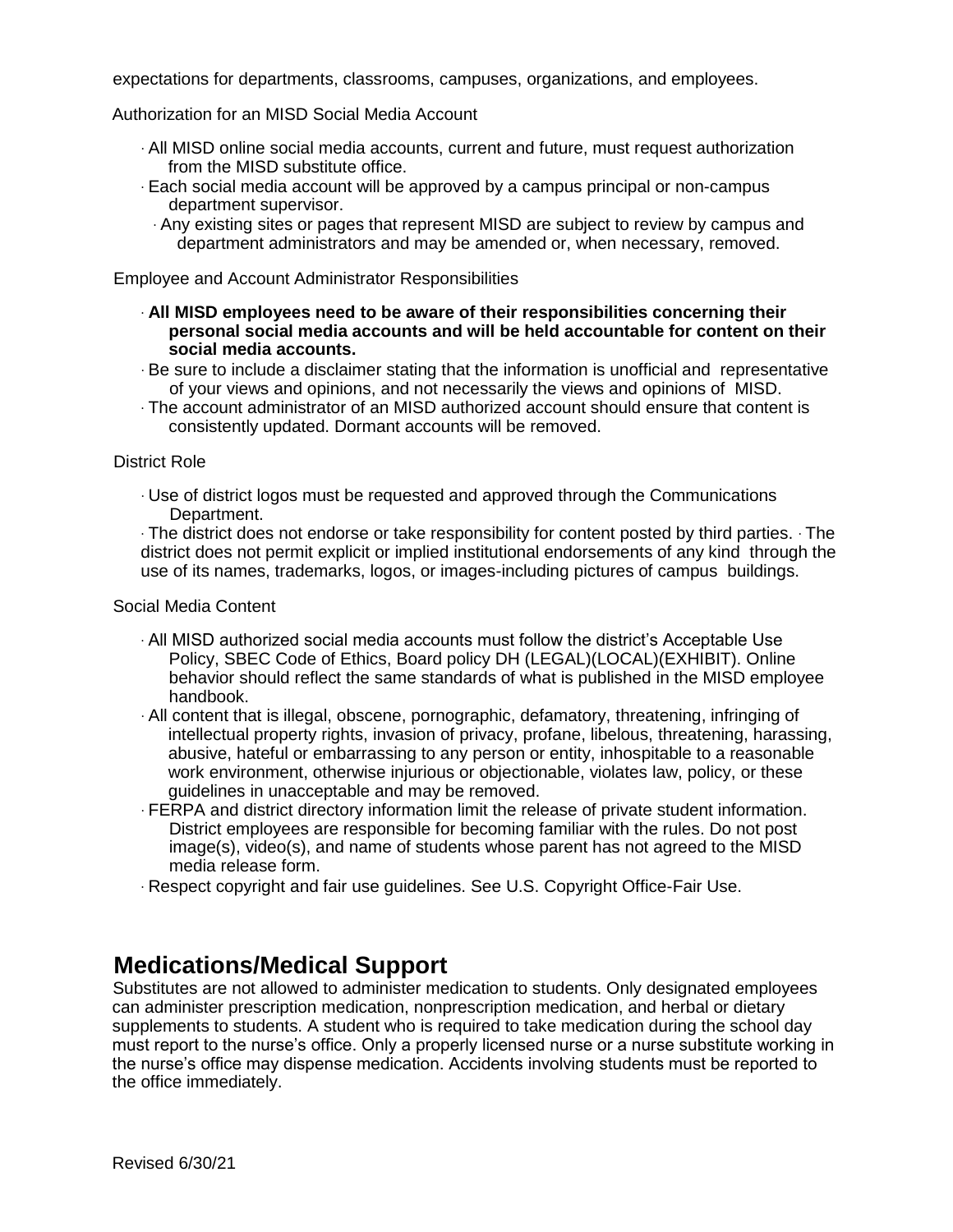# **Parking on Campus**

Substitutes at the high school level (which includes the Ben Barber Innovation Academy, the Frontier High School /Frontier STEM and the Phoenix Academy are required to have a parking permit for their vehicle prior to reporting to a job. There is no fee for a staff permit. Clearance forms for obtaining the permit will be given to substitutes when they go to the MISD Police Department to have their badge made.

Questions regarding parking on campus may be addressed to the MISD Police Department at 817-299-6000.

[MISD Parking Rules and Guidelines](https://www.mansfieldisd.org/uploaded/main/departments/police/assets/parking_rules-guidelines-STAFF.pdf)

## **Resigning**

Substitutes who wish to have their name removed from the active substitute list must send a notice or resignation letter to the substitute office. You can resign in one of the following ways:

- ∙ Email Sundee Doerr at [sundeedoerr@misdmail.org](mailto:sundeedoerr@misdmail.org)
- ∙ Fax: 817-473-5488
- ∙ Mail your resignation letter: 605 East Broad Street, Mansfield, Texas, 76063.

# **Retirement 457 Federal Insurance Contributions Act (FICA) Alternative Plan**

457 FICA Alternative Plan refers to a section of the Internal Revenue Service code that allows you to save part of your earnings on a pre-tax basis. This lowers your current taxable income and helps your long term savings grow faster. The 457 FICA Alternative Plan is a savings program for employees who are not eligible to participate in the State Employees' Retirement System. These individuals are normally part-time, seasonal, and temporary employees. Enrollment is automatic and required; 7.5 percent of your gross pay is deducted from your paycheck and invested for you.

#### **Security**

Principals are responsible for the security on their campus and are required to contact proper authorities should any problems arise on a school campus. Criminal history investigations are made on all employees and picture identification badges are supplied for substitutes processed by the MISD Police.

#### **Student Code of Conduct**

Revised 6/30/21 The student code of conduct identifies a broad range of behaviors that disrupt learning and are not acceptable in the MISD. The behaviors are listed in the student code of conduct in Levels I, II, and III. When a student is found to have engaged in misconduct which may be classified into any of the three levels, that student will be subject to disciplinary action by the classroom teacher, assistant principal and or principal. The policies and administrative procedures concerning student conduct apply to actions of students during school hours, before and after school while on school property, school transportation, at all school-sponsored events, activities, field trips, sporting events, assemblies, evening school-related activities and when the actions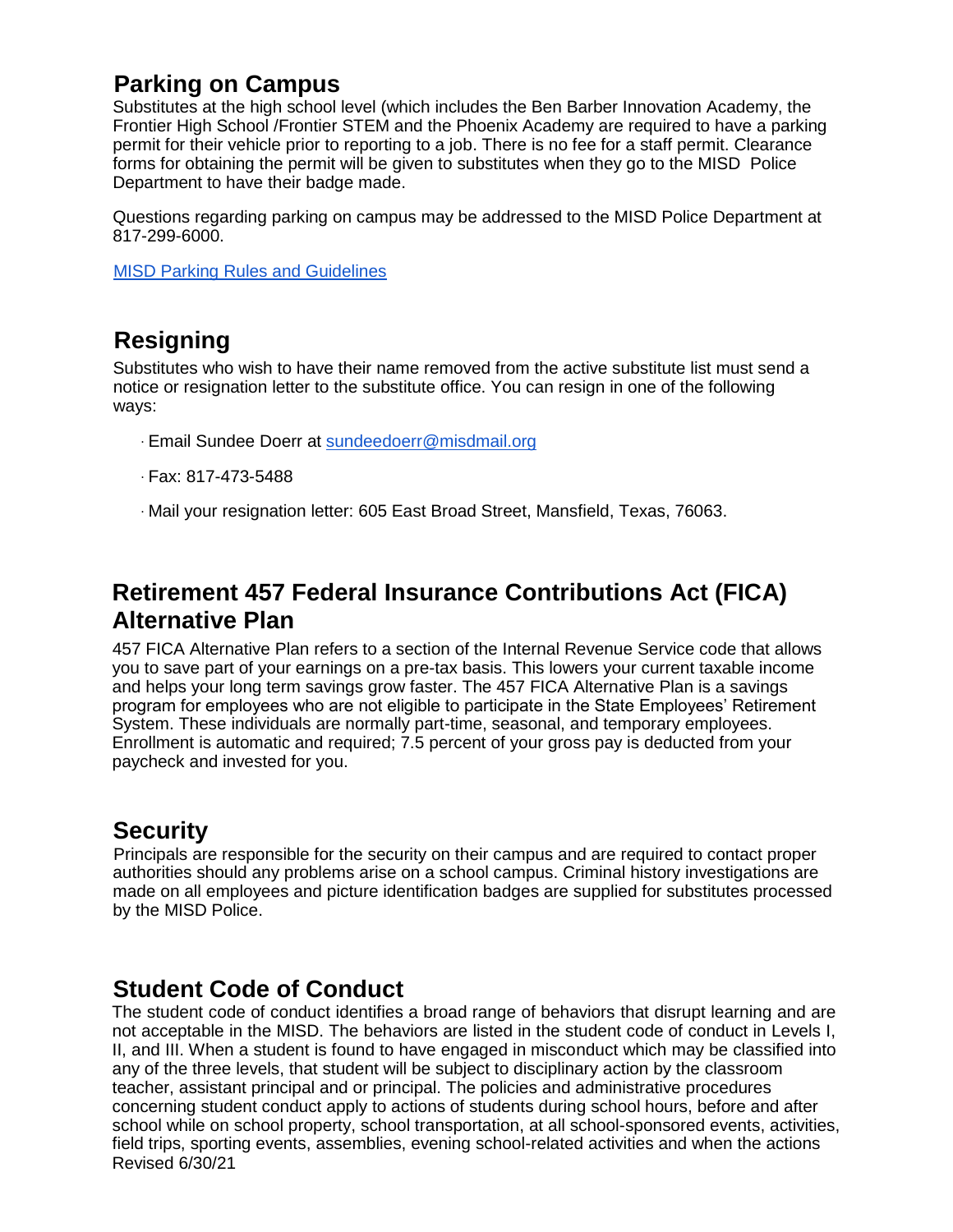affect the missions or operations of MISD.

Substitutes are encouraged to review the Student Code of Conduct prior to reporting to work and familiarize themselves with the MISD progressive discipline management plan. [MISD](http://www.mansfieldisd.org/uploaded/main/departments/student-services/assets/SCOCfinal.pdf)  [student code of conduct](http://www.mansfieldisd.org/uploaded/main/departments/student-services/assets/SCOCfinal.pdf) 

#### **Substitute Feedback**

- ∙ Your feedback is sent to the Human Resource office for review.
	- ∙ General evaluations should not be used to report campus concerns. Please email campus concerns to the substitute specialist: [katewilliams@misdmail.org](mailto:katewilliams@misdmail.org)

#### **Substituting in Your Child's Classroom**

Do not accept assignments for your child's teacher. Substitutes are not allowed to substitute for their child's classroom teacher and are discouraged from substituting in a relative's classroom. Failure to comply with this policy can result in a block from the substitute list for that campus.

#### **Welcome Bags**

All new substitutes will receive a welcome bag when they pick up their substitute badge from the MISD Police Department.

## **Workers Compensation**

All district employees, in accordance with laws of the State of Texas, are covered by the district's workers' compensation fund. Injuries occurring during the course and scope of the substitute's job duties are covered, in the event of an injury while on duty, the substitute must notify the campus nurse. An incident report will be completed at that time and forwarded to the MISD Benefits Office. All substitutes will complete the Employee Acknowledgement of Worker's Compensation Network Form, which governs the workers compensation benefits, as part of their hiring packet.

MISD Worker's Compensation.

<https://www.mansfieldisd.org/departments/benefits/workers-compensation>

## **Additional Resources**

MISD Attendance Zones[:https://www.mansfieldisd.org/student-central/attendance-zones](https://www.mansfieldisd.org/student-central/attendance-zones)

MISD Campus directory:<https://www.mansfieldisd.org/student-central/school-directory>

#### **Frontline Education / AESOP:**

∙ Jobulator: [www.jobulator.com](http://www.jobulator.com/)